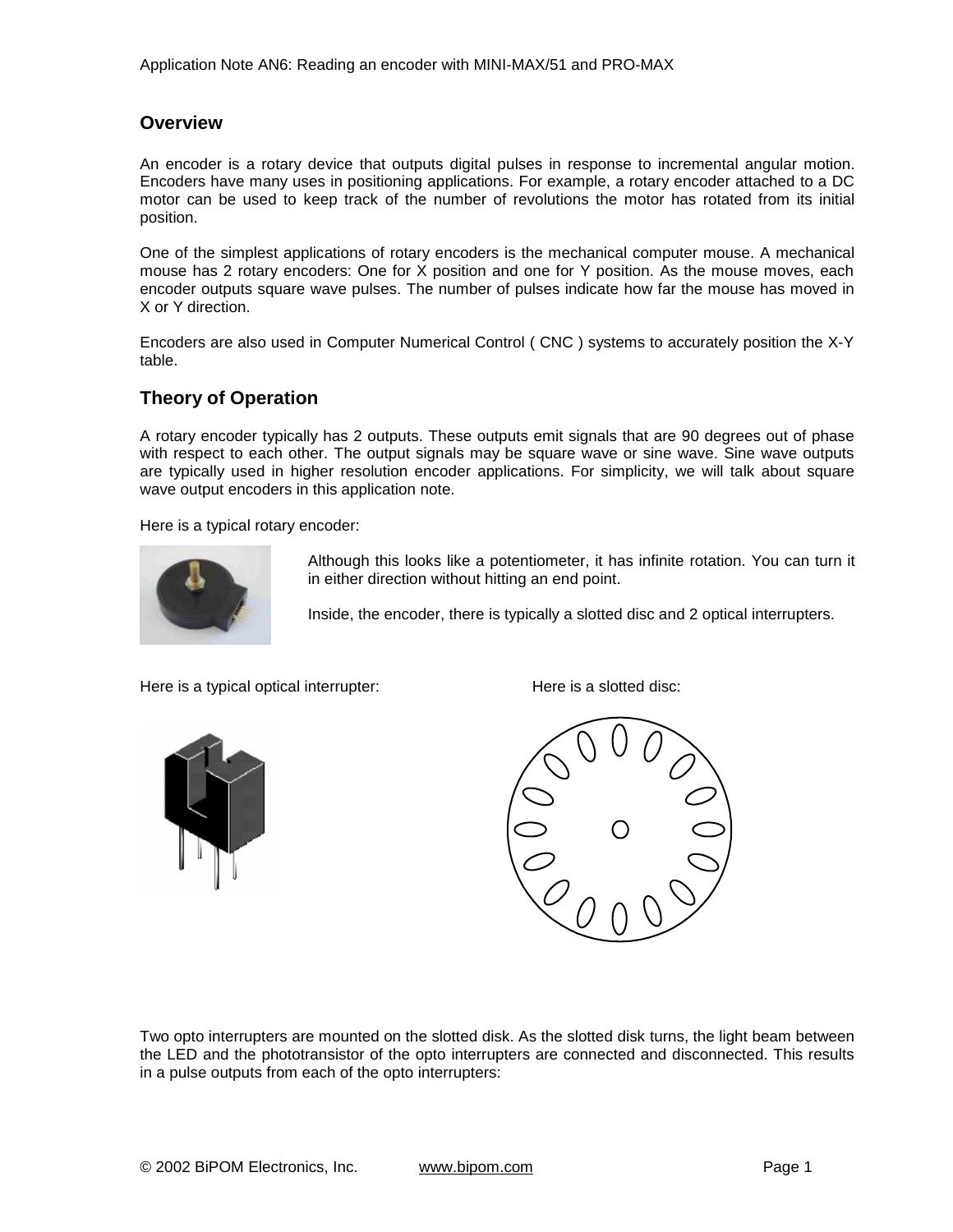

OUT1 and OUT2 are 90 degrees out of phase. Let's define OUT 1 as our direction. If OUT 1 is high when a pulse starts on OUT 2, then the rotary encoder is going clockwise. If OUT 1 is low when a pulse starts on OUT 2, then the encoder is going counter-clockwise. This way, the rotary encoder also tells us the direction of motion.

The square wave output from a rotary encoder is typically passed through a Schmitt Trigger circuit that filters out unwanted noise and chatter from the opto interrupters:

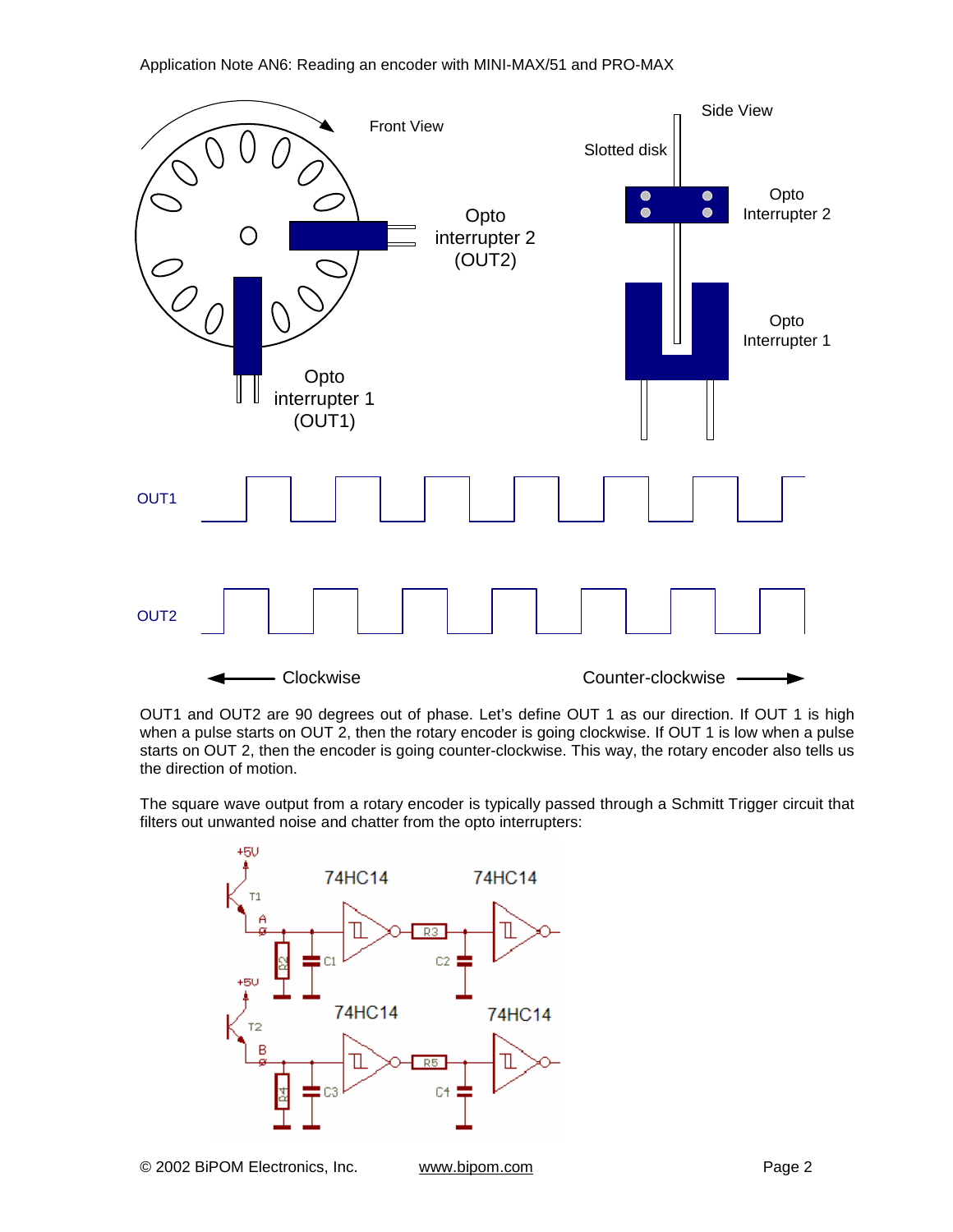# **Installation**

Figure 1 below shows a typical encoder with an interface board. Interface board has the 74HC14 Schmitt Trigger circuit to clean and shape the pulse output from the photo interrupters in the encoder.



Figure 2 shows the pinout of the Encoder Interface board:



Figure 2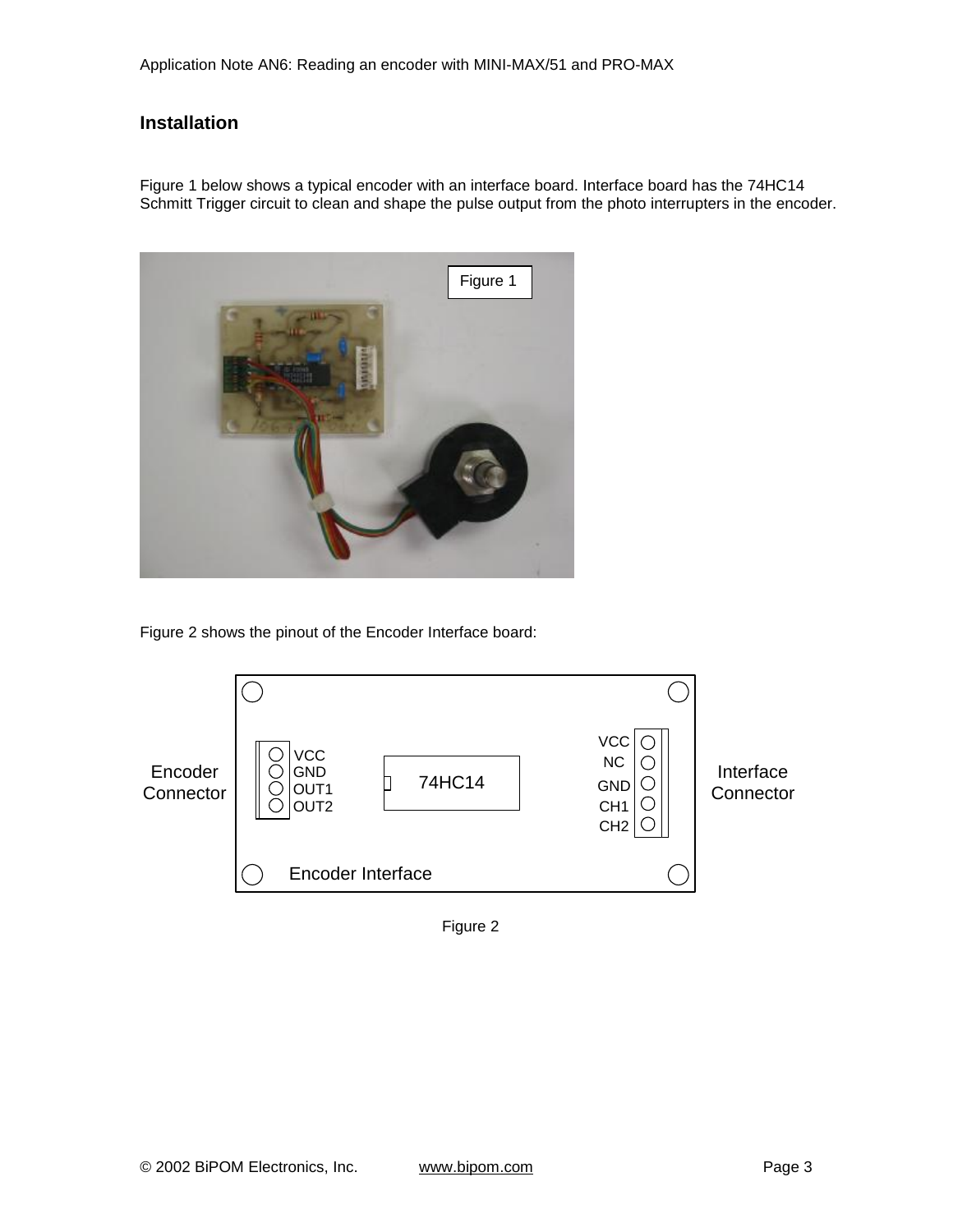Figure 3 shows how everything is connected together. In this application, we use a Vacuum Fluroscent Display ( VFD ) with a green filter. TB-1 Training board is plugged on top of the MINI-MAX/51-C2 microcontroller board. TB-1 has terminal blocks which allow easier access to microcontroller interrupt inputs. Alternatively, connections from the encoder interface board can be made directly to the MINI-MAX/51-C2, eliminating the need for TB-1.

As the encoder is rotated, the display shows the displacement. In this example, we assume that each pulse from the encoder corresponds to 0.05 mm of linear motion. This can be modified as needed to suit any machine or application.



Figure 3